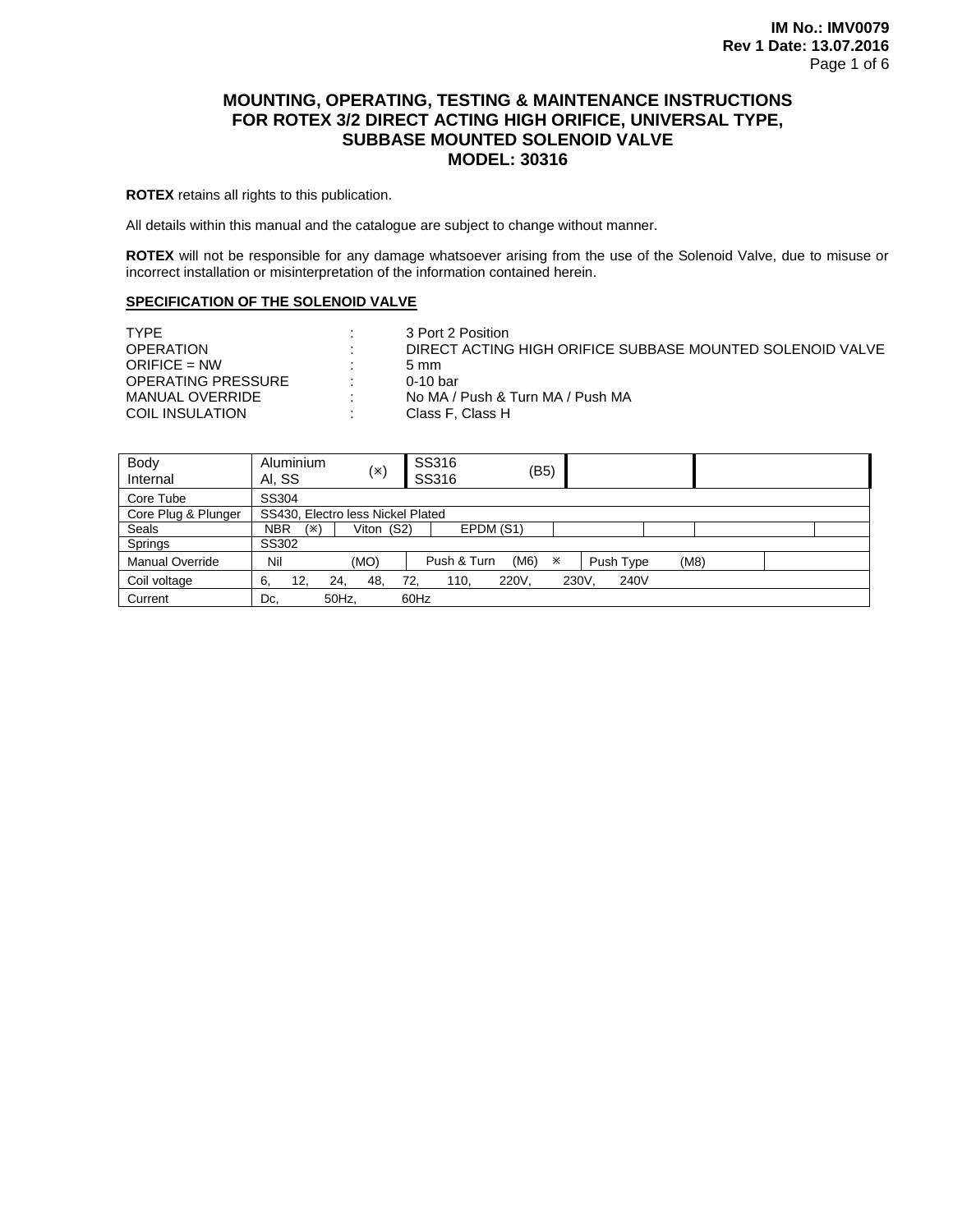## **IDENTIFICATION ON THE SOLENOID VALVE**

## **a) VALVE LABEL**

Label on the **ROTEX** Solenoid Valve shows the following details:



|     | (1) Logo + Manufacturer's Name & address |
|-----|------------------------------------------|
| (2) | Valve Type / Code                        |

| (2)        | Valve Type / Code                     |     |                                      |  |  |  |
|------------|---------------------------------------|-----|--------------------------------------|--|--|--|
|            | 51440                                 |     | $=$ Valve Model                      |  |  |  |
|            | Suffix                                |     | Nil                                  |  |  |  |
|            | 6                                     | $=$ | Orifice                              |  |  |  |
|            | 2G/3G                                 |     | 1/4" / 3/8" Port Connection<br>(BSP) |  |  |  |
|            | В5                                    | $=$ | Body Material (SS316)                |  |  |  |
|            | S <sub>2</sub>                        |     | $=$ Seal Material (Viton)            |  |  |  |
|            |                                       | $=$ | Manual Override (Push & Turn)        |  |  |  |
|            | 110V                                  |     | $=$ Solenoid Voltage                 |  |  |  |
|            | 50Hz                                  |     | $=$ Current (AC)                     |  |  |  |
|            | 22                                    |     | Solenoid Construction                |  |  |  |
|            |                                       |     | $=$ (Enclosure: Plug in)             |  |  |  |
|            | н                                     |     | $=$ Solenoid Class 'H' Insulation    |  |  |  |
|            | $Sp. Version = Nil$                   |     |                                      |  |  |  |
| (3)        | Manufacturer's Work Order reference / |     |                                      |  |  |  |
|            | Sr. No. of the Valve                  |     |                                      |  |  |  |
| $\sqrt{4}$ | 0. D.                                 |     |                                      |  |  |  |

- (4) Operating Pressure
- (5) Manufacturing Month & Year
- (6) Valve Symbol
- (7) Media
- (8) ATEX Ex mark for Valve (Non Electrical Part)
- (9) "CE" mark for ATEX and/or PED compliance.

Logo + Name of the Manufacturer Solenoid Type

- = Solenoid Size I
- = Solenoid Voltage<br>Solenoid Current
- 
- 

H = Solenoid Class H Insulation

(3) Plan No. & Manufacturing Month / Year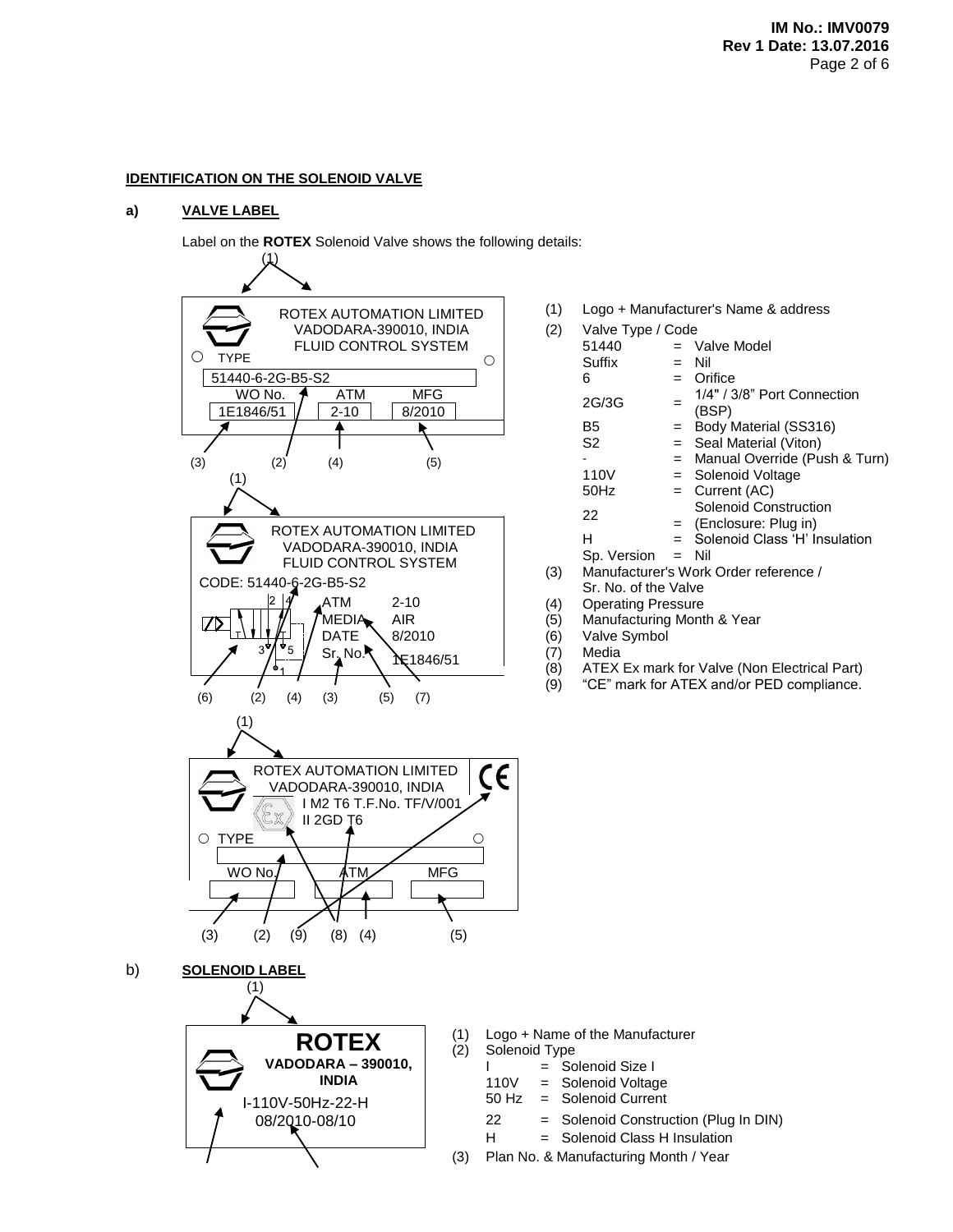# **CONNECTION**

| <b>VALVE TYPE</b> | <b>FUNCTION</b> | IN | <b>OUT</b> | <b>EXHAUST</b> |
|-------------------|-----------------|----|------------|----------------|
| 30316             | ΝC              |    |            | J              |

## **(A) OPERATING PRINCIPLE**

In de-energized condition of the solenoid, applied the pressure at inlet port # 1 up to the Duse hole which is blocked by plunger assembly and remaining pressure will act on the upper side of the Anker through the hole of M-holder and Anker hole. Thus pressure will support to push the assembly downwards. in this state inlet port #1 and outlet port #2 are disconnected. Outlet port # 2and exhaust port # 3 are connected. Media cannot come out from the outlet port # 2.

In energized condition of the solenoid, plunger assembly moves up now when we applied the pressure at inlet port #1 media pressure come out from the outlet port # 2 through the Duse hole. In this state inlet port #1  $\&$  outlet port # 2 is connected and exhaust port # 3 is blocked. So media comes from the outlet port # 2





# **B) MOUNTING/INSTALLATION PROCEDURE**:

## 1. ENSURE THAT:

 $\triangle$ 

- a) While storing, keep the valve in cool, dry, dust free area.
- b) On receipt of the valve, in case if the same is to be removed from the sealed plastic bag for inspection/testing, put them back with dust plugs on its ports and sealing the plastic bag as soon as the inspection/testing is over.
- c) The valve should be removed from its card board and/or plastic bag just before the installation.
- d) Flush lines before installing the valve.
- $\triangle$  e) To avoid pressure drop and to achieve optimum parameters, Pipe / Tube / Fitting from the source of pressure to the valve and to the connected equipment should have ID which is  $\geq$  NW (Orifice) of the valve.
	- f) To avoid pressure drop, if more than one valve is being operated simultaneously from a common header, then minimum ID of the header can be calculated as under. ID Header =  $\sqrt{(NW^2 \times n)}$

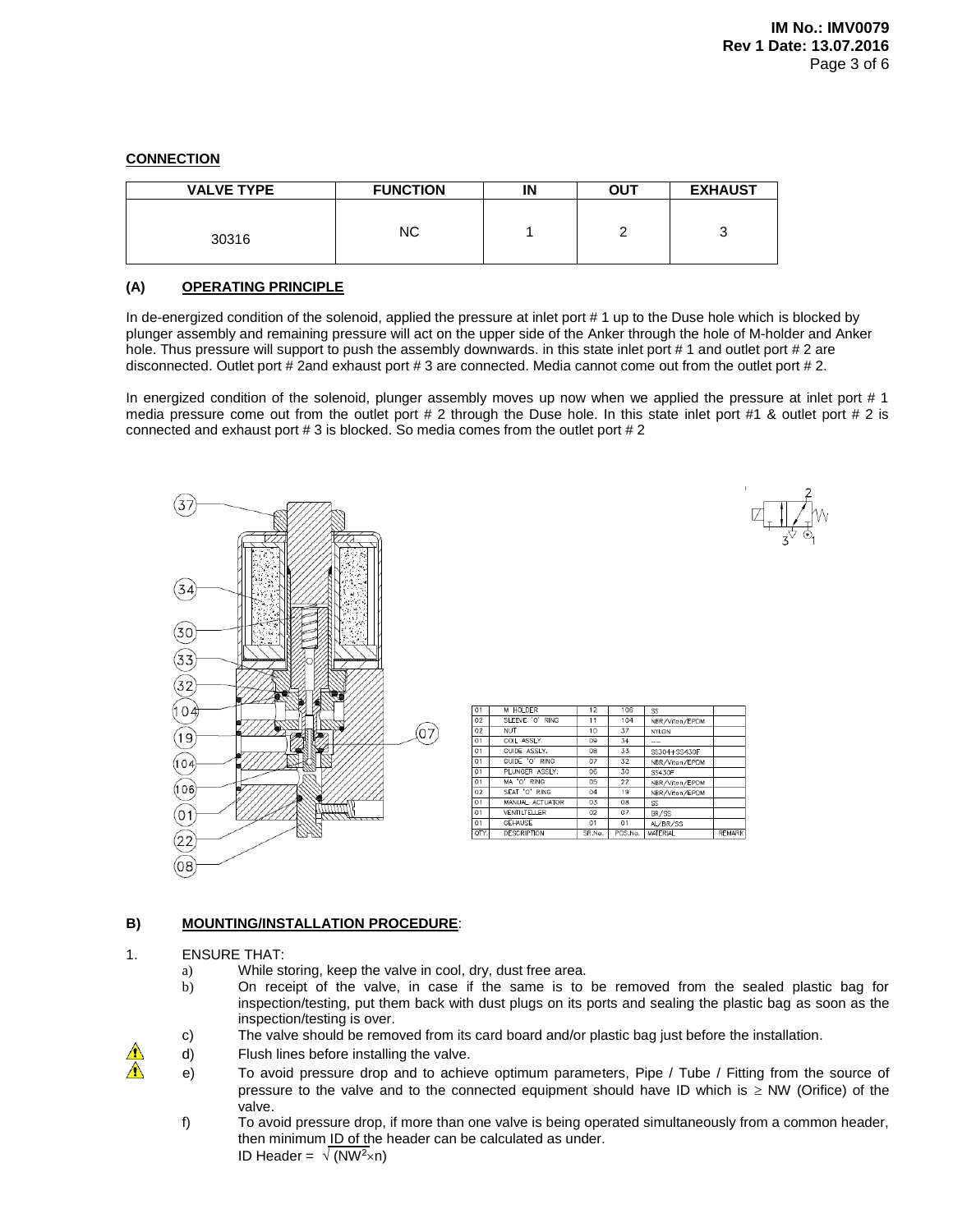n = Number of Valves operating at a time and which are connected to a common header, NW = Orifice of the Valve.

- g) Incorporate filter in the line to avoid hard particles entering into the valve.
- h) The valve should be installed for the media for which it is intended for. This is to avoid the malfunction of seals and the valve. In case if you intend to use valve for media other than the one specified on that valve, check compatibility of media to Body Seal material and grease. Consult **ROTEX** in case if any doubt.
- i) Do not try to drill any additional holes or machine, modify any of the valve components.
- j) In case if the valve is used for dangerous fluid gas/liquid then, the user is hereby advised to maintain during operation and maintenance of the valve below LEL or above UEL to avoid explosion due to internal spark as the valves have not been assessed for the same.
- k) Inlet pressure does not exceed rated pressure.
- l) Hemp-Filaments, 'Jute' or even Teflon-Ribbons are normally not required, as the port connections of ROTEX Valve is accurately machined.
- m) To avoid over lap of the Teflon ribbon or cuts generated while tightening, getting carried away into the valve. Do not cover first two thread pitches with Teflon tape or sealant.
- 2. Provide Dust Cap on the exhaust port or ensure that the valve is mounted such a way that dust particles / rain water / process fluid do not enter into the valve through exhaust port of the valve. You can connect bend pipe of ID > NW of the valve so that the exhaust port is not directly (straight) open into the atmosphere.
	- 3. The process fluid etc.: do not fall on the valve body.
	- 4. In case if the surrounding atmosphere has traces or some other substance other than Air, check its compatibility with the Body material of the valve, Solenoid enclosure & other exposed parts.
- $\triangle$  5. In case if the valve is installed in potentially Hazardous area, check for the temperature class of the Solenoid to avoid explosion due to heated Solenoid / other components.
- 6. Provide fuse of proper rating to avoid excess current passing through the Solenoid and thereby avoiding over heating.
- 7. It is not likely however, the user is advised to protect the valve against lightening as the same is not assessed.
- 8. Check internal components (wetted) parts for its compatibility with fluid passing through the valve.
- 9. **It is recommended to replace all the Rubber Parts including Plunger Assembly (Repair Kit – Code 99) in case if the valve is to be installed and put in service after 2 years from the date of manufacture.**

#### **ELECTRICAL**

 $\triangle$  $\bigwedge$ 

- 1. Verify name plate affixed on the Solenoid.<br>2. **For AC Voltage (50Hz or 60Hz), select s**
- 2. **For AC Voltage (50Hz or 60Hz), select solenoid with option "FR"**.
- Connect the power supply according to the voltage rating of the Solenoid
- 4. Ensure that the cover of Junction Box/Terminal Box is properly tightened wherever applicable.
- $\triangle$  5. Install valve in such a way that the rain water / other process fluid dripping along the cable does not fall on the SOV and has no possibility to run along the cable and enter into the Terminal area.
	- 6. Fill in the space between cable and gland entry with a proper sealant. If necessary, you may mount the valve upside down or in any other direction.
	- 7. Ensure that the Solenoid enclosure meets process and local authority requirement.
	- 8. The Plug in, Terminal Box, FPJB, IS Solenoids are provided with test leads. Remove them before final installation.
- 9. Check for proper connections for the Solenoid which are polarity sensitive e.g. (a) Latched Solenoid.

#### **TESTING OF THE VALVE AT THE TEST BENCH**

**A** Check at least once in 3 years or following your routine maintenance schedule.

#### **For Valve Model --- 30316**

- a) Apply rated pressure at inlet port of the valve.
- b) Plug outlet port.
- c) Check operation of the valve and leakage at the exhaust ports and pilot vent at the rated and minimum working pressure by applying 75% to 120% rated voltage.
- d) While keeping the solenoid de-energised, check operation and leakage from exhaust and pilot vent ports of the valve at the rated and minimum working pressure by operating Manual Override.
- e) Without connecting air supply to the valve, operate Manual Override. Energized and De-Energized Solenoid to check for the plunger movement (normally movement should not be there) which can be checked by click sound. After operating Manual Override if plunger movement is found, reduce length of the manual override by 0.3mm from its taper end. Continue this till click sound stops.
	- f) Check the insulation resistance of the Solenoid by applying 500V DC at terminals and the solenoid housing. It should be more than 100 Mega Ohms.

#### **For Valve Model --- 30316**

a) Apply rated pressure at inlet port of the valve.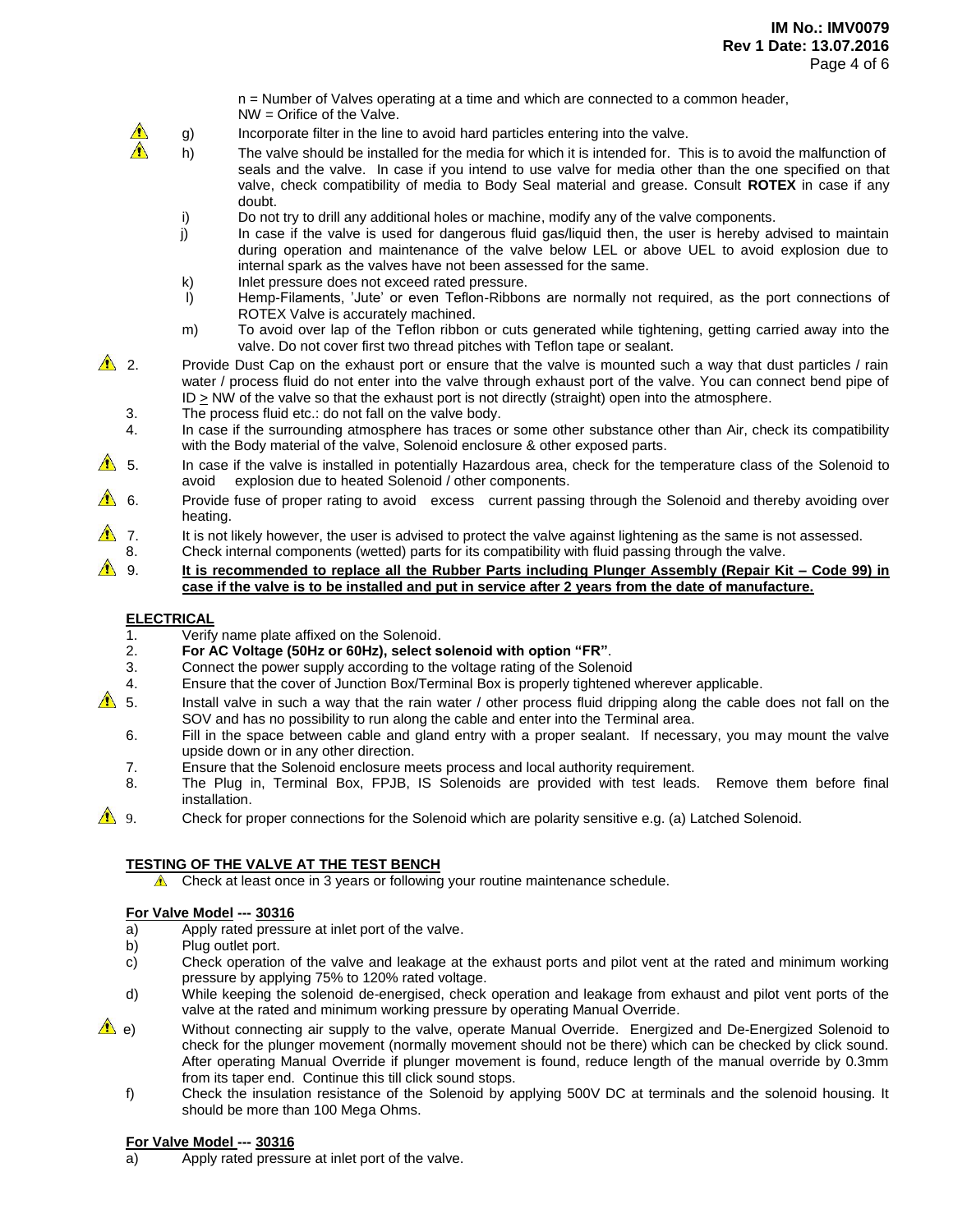- b) Do not Plug outlet port.
- c) For NC valve, without energizing the solenoid, check leakage at outlet port.

## **SPECIAL TOOLS**

Guide Opening Tool: Spanner 12-13.

## **RECOMMENDED MAINTENANCE PREVENTIVE**

- Replacement of the Solenoid … … … … As and when required.
- Check of Insulation Resistance, Resistance of the Solenoid... Once in a year (should be  $\geq$  100 MOhms @
- Check Resistance of the Solenoid… … … Replace Solenoid if the resistance reduces more (Not applicable for Solenoid with IS, RC options or than 5% computed at 20ºC as compared to its AC Solenoid with  $\geq 11$  Watt power). Initial value.

## **MAINTENANCE – GENERAL INSTRUCTION**

500V DC.

- The Solenoid Valve must be removed from the site and has to be maintained under safe conditions.
- $\bigwedge$ All air and electrical connections must be switched off before removing valve from the line.
- **If**  It is recommended to replace complete set of O Ring even if one of the O Ring is damaged. This is to ensure trouble free operation of the valve and will avoid its premature failure.
	- Using Grease other than Silicon base Molykote M55 will lead to premature failure of O Rings of the **ROTEX** Solenoid valve.
- **1** If necessary to clean the components, do not use Kerosene, Diesel, Petrol to clean valve as this damages **the O Rings and other rubber material. Instead use light Detergent Soap Solution.**
	- Ensure that the components are free from dust, dirt, lint and metal burrs.
	- Twisting of O Ring should be avoided. Ensure that the twist is removed before fitting matching part.
	- While closing the matching part, the matching part should be pushed in a straight line. Turning motion should be avoided.
	- Pinching of O Ring at the groove corner at the time of closing gland should be avoided.
	- User is requested to use safe practice for maintenance.
	- It is important to place the dismantled Valve Parts on a clean paper or cloth in same sequence in which you have dismantled them.
	- Ensure to keep all the components of the valve separately to avoid their mixing up. The component appears to be same may have small differences which will cause malfunction if interchanged.
	- In case of difficulty you should contact the Agent, Distributor or **ROTEX** directly.
	- Using **ROTEX** genuine spares will **Guarantee** you trouble free operation and will avoid premature failure.

## (A) **TO REPLACE SOLENOID**

- 1) Open dome nut (Part 37) and pull out solenoid (Part 34)
- 2) Replace new solenoid ensuring the construction, voltage and current meets the requirements.
- 3) Tighten the dome nut (Part 37) applying torque of 0.2 kgm to 0.35 kgm to avoid over tightening of the solenoid.
- 4) Measure and record resistance of the Solenoid.

# (B) **TO REPLACE GUIDE ASSEMBLY (CORE TUBE) (Part 33) / PLUNGER (Part 30), SET OF 'O' RING**

- 1) Open dome nut (Part 37) and pull out solenoid (Part 34).
- 2) Open Guide Assembly (Core Tube) (Part 33) using guide opening tool / spanner.
- 3) Pull out Plunger Assembly (30) along with Sleeve (Parts 101 & 07).
- 4) Insert a small pin in the hole of magnet holder (Part) and second pin in the Plunger (Part 30).
- 5) Open the same by rotating anti clockwise. Remove old 'O' Rings and clean metallic parts.
- 6) Replace all the 'O' Rings like Plunger O Ring (Part 80), Seat O Ring (Part 19) and reassemble magnet holder I (Part 107) into the Plunger (Part 30) using small amount of Locktite 242 on the thread of magnet holder (Part 107).
- 7) Reassemble Sleeve (Part 07) along with Sleeve O Ring (Part 105) and insert assembly in the body.
- 8) Fix the Guide Assembly (Part 33) ensuring that Guide O Ring (Part 32) and Sleeve O Ring (Part 105) are well placed.
- 9) Check the valve for operation and leakage.

## (C) **REPLACEMENT OF MANUAL OVERRIDE OF MANUAL OPERATED VALVE (AWS/DMB-VLV01)**

- 1) Remove Grub Hex Socket Set Screw (Part 115) and pull out Manual Override (Part 8).
	- 2) Replace new Manual Override applying light layer of Silicon Grease Molykot M55 and tighten the grub screw fully till the Manual Override stops traveling in and out.
	- 3) Open the Grub Hex Socket Set Screw slightly (1/4 turn) and check the smooth movement of the grub screw.